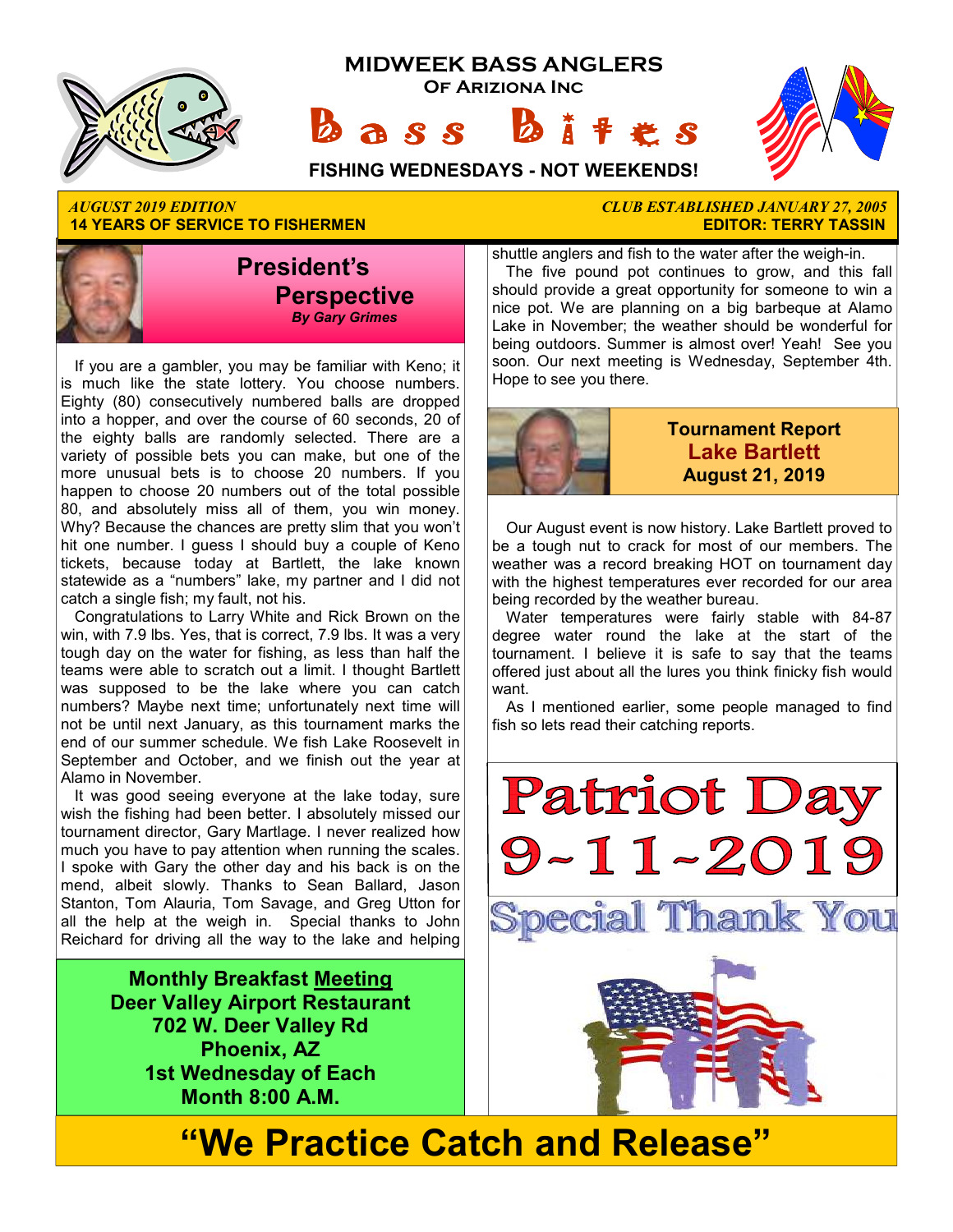### **Larry White & Rick Brown Dominate Bartlett For 1st Place**

Taking home **1st Place, Team Larry White & Rick Brown** brought to the scales the winning creel of five bass weighing 7.90 lbs. Rick's 2.84 lb bass took **1st Place Big Bass** honors.

Larry White: Rick and I prefished on Tuesday and found several places with good fish on soft plastic lures. Here's a surprise for everyone...not on Carolina rigs. On tournament day, we started at the closest pre-fishing spot and Rick had our big fish on a crankbait within 5 minutes. I followed a couple of casts later with our second fish. A few casts after that another one was caught on crank bait. Rick saw a fish chasing food near the bank, threw a popper, and number 4 was in the boat. We ran to our other spots and nothing. We tried a couple of other areas without success. About 10:30 Rick said "any ideas" and I said "one". We moved and after a couple of casts I had our  $5<sup>th</sup>$  and final bass of the day. We culled our smallest fish and time was up. What a fun day fishing with Rick. Talked fishing but mostly hunting.

*Rick Brown:* After the pairings were done, I was really happy to find out I was fishing with my good friend Larry White. I have fished with Larry a few times over the years. He is a great fisherman and we seem to fish pretty good together. Let's go fishing!

I started the morning throwing a crankbait around some large boulders. The reaction bite had been tough for us, so after a few casts I went straight to a Texas rigged chigger craw. We moved down the bank and over some shallow boulders, I got what felt to be the infamous bluegill bite or maybe it was just a finicky bass. I picked up a baby bass crankbait and threw in the same spot and caught our first fish at almost 3 lbs. We caught 2 more really small fish in the next 30 minutes and then started moving around the lake. We came back to our hot spot around 9:00, as we had no luck in other spots. As we were fishing plastics in 20 feet of water, there was a bass that was chasing some shad in the shallows. I grabbed my topwater popper and moved that way and after about 10 casts the bass came and got it, a nice 2 plus pounder.

## **Next Meeting - Next Tournament**

Our next club meeting for 2019 is scheduled for **Wednesday, 4 September** starting at 8:00 AM, at **Deer Valley Airport Restaurant** (one mile north off I-101 at the intersection of 7th Ave & Deer Valley Road). We hope you will come early and have breakfast together.

The next club points tournament is scheduled for **Lake Roosevelt** on **18 September 2019.**  Club headquarters and weigh-in location will be announced. Tournament hours: **Safe Light to 1PM.**



*1st Place Larry White & Rick Brown* 

We struggled again until Larry completed our limit around 10:45 catching our final fish on a dropshot. Tough day fishing all over, but we were just fortunate enough to find a couple nice ones. Thanks to the Tournament Crew for a great job as usual, especially with our Tournament Director out recovering from back surgery. Get well soon Martlage!

### **Yellow Cliffs Ticket For Tom Alauria & Bob Jolley's 2nd Place Overall Finish**

In **2nd Place** Team **Tom Alauria & Bob Jolley** weighed five bass for a total weight of 6.33 lbs.

*Tom Alauria:* This was not an easy tournament. Not only did we have record high temperatures but also a lake that was dropping its water level and fish with lock jaw. Bob Jolly and I did pre-fish on Monday and we did find some fish in about 15 feet of water. On tournament day I suggested that we spend the five hours of fishing time working the flats near the Yellow Cliffs. We knew that we were on fish. Surprise, surprise, all of our fish came on drop shot rigs. Bob threw a 5150 worm and I threw morning dawn and bold bluegill. We did not catch a lot of fish but the ones we did catch were of good quality for Bartlett. It was a good day and I really enjoyed fishing with Bob.

*Bob Jolley:* Tom Alauria and I pre-fished on Monday which turned out to be a very tough day on the water. Tom caught one fish and I lost one, but we fished enough areas where we saw fish to make a plan for Wednesday.

We were the  $7<sup>th</sup>$  boat out at the start and two spots that were on our milk run were already occupied, but we had already decided to go to Tom's first choice which was on the flats west of the Yellow Cliffs. It was slow going at first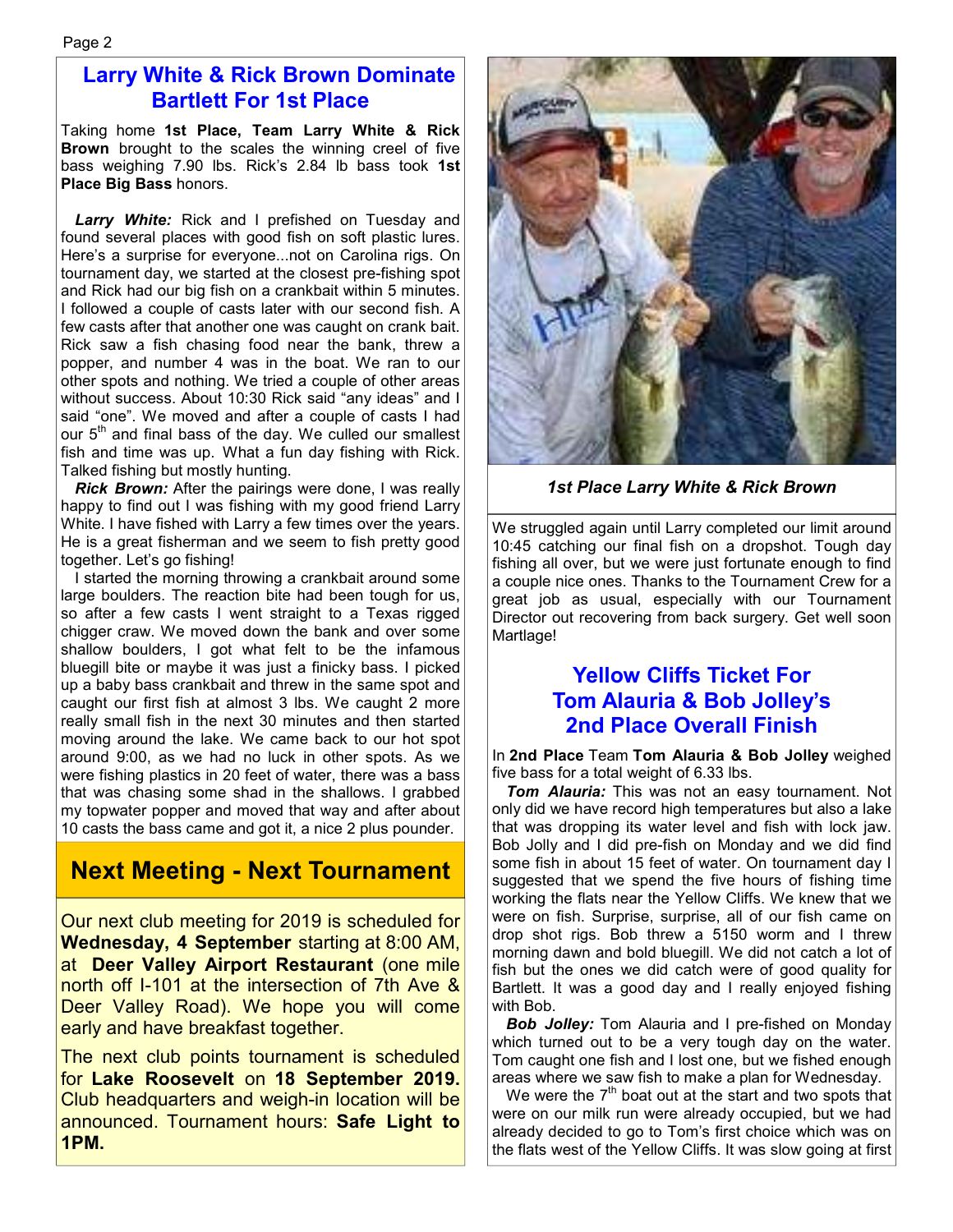

but Tom started catching fish and filling up our live well. I couldn't buy a bite but I did a good job of netting. When things really slowed down we decided to move and went south to another flat (where Tom caught one more) and a couple of other spots with no luck so we returned to where we had started. Tom did most of the heavy lifting but I finally woke up and caught two good fish that contributed to our weigh-in bag. I think we ended up catching 7 or 8 fish, with Tom catching most of them. It was certainly better than our pre-fish on Monday and we won some prize money on another tough day at Bartlett. All of our fish were caught on drop shots and pink was the color of the day.

Tom and I hadn't fished together for several years and I'm really glad we got paired up again. Even though it was tough fishing we had a fun time and I learned a couple of new drop shot techniques.

Congratulations to Larry and Rick for their win and thanks to the weigh-in team and John Reichard's shuttle service.

### **Rusty Murdock & Joe Matt Throw C-Rigs For 3rd Place**

Team **Rusty Murdock & Joe Matt** weighed five bass for 6.02 pounds and took home **Third Place** honors.

Joe Matt & Rusty Murdock: It was a rough day to find a bite. Bites were light and most of our fish were caught on a Carolina rig with brush hogs off points 20 to 30 feet deep; we caught a total of 12 fish.

### **Team Clinton Bell & Jim Duel Fish On Top For 4th Place**

Taking home **4th Place,** Team **Clinton Bell & Jim Duel** 



#### *2nd Place Tom Alauria & Bob Jolley 3rd Place Rusty Murdock & Joe Matt*

weighed five fish for a total weight of 5.83 pounds.

Jim Duel: Practice Day 8/19/2019, Clinton Bell picks me up on pre-fishing day and we are off to the lake. He lets me know that we would be targeting active fish and we only need 5 fish - right! We headed out toward the river end but stopped short a half mile from the no wake buoys and start throwing toward the north bank. He pulls in a couple of bass using a double prop buzz bait; all I catch is a bluegill.

We turn back and pass the Yellow Cliffs, go around the island and start fishing the shallow coves that have access to open water. Clinton pulls in a few more bass me a bluegill. In the back of one of the coves there is a bass chasing shad; we leave it alone. He's there and he'll be there when we come back. He's active. See you on Wednesday.

It's getting warm, time to head home. He/We (it's a team right) have figured something out. I haven't caught a bass all day; bluegill yes - bass no.

Back at my vehicle Clinton helps me out with the proper way to rig a Carolina rig and offers a Rico popper to tie on. That afternoon I went and got a new pole. I went to Sportsman's Warehouse picked up new line and two Rio Rico's.

Tournament Day 8/21/2019, I'm rigged up and ready to go. We headed back to the same areas we fished during pre-fishing and had three in the boat by 8:30. We fished shallow water using the Rico's and I think a buzz bait. Clinton pulled one out of 30 feet of water with a drop shot Morning Dawn worm. At 10:30 we had 4 fish in the boat and I tied on a Rebel Double Deep Wee R and brought in our 5th fish. 11:05 and we head in for the weigh-in and unload our dismal catch. But it appears to have been a dismal day for all.

If you are fortunate enough to draw Clinton Bell as a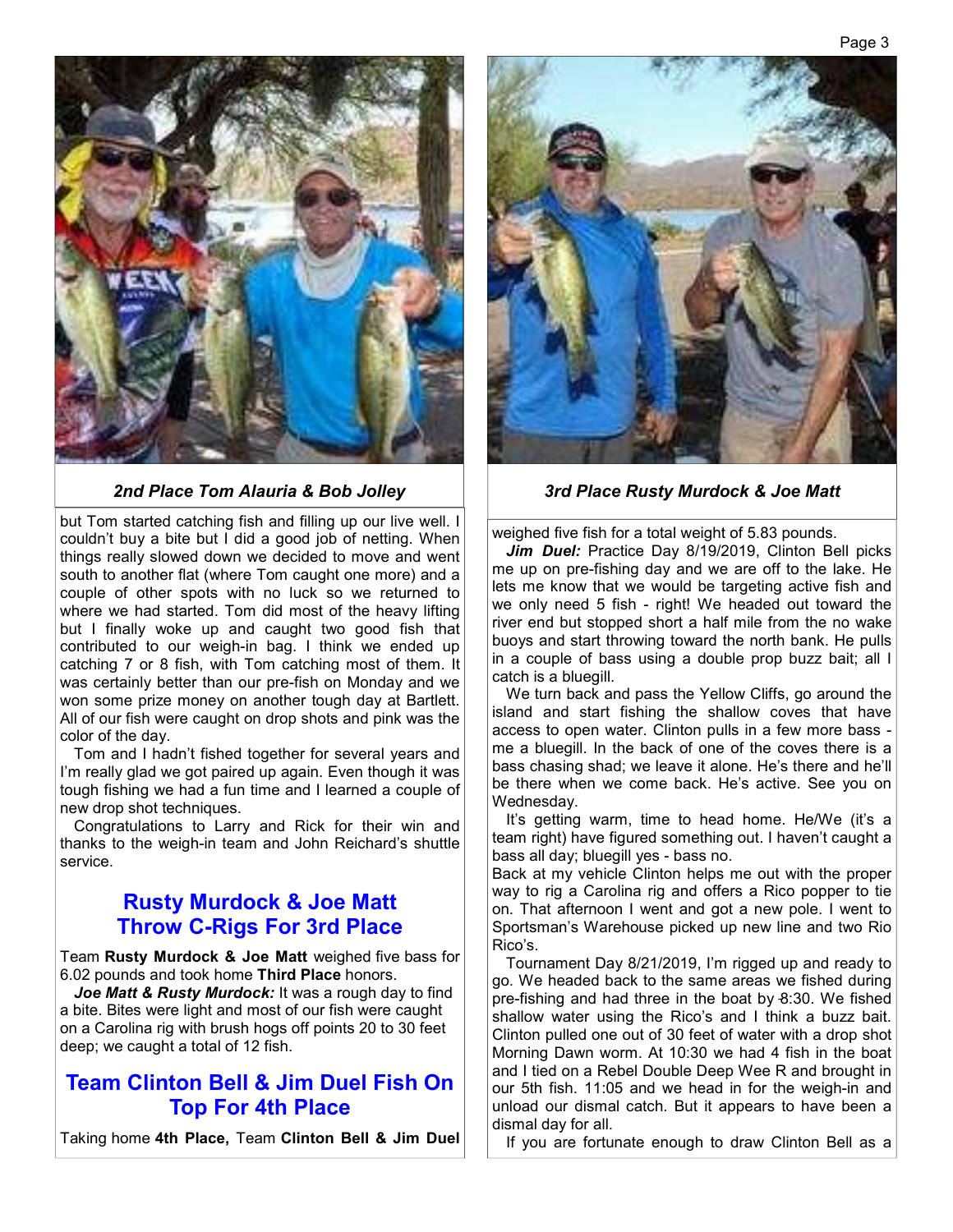

*4th Place James Duel & Clinton Bell* 

partner, listen and pay attention. He is casually comfortable about his abilities and knows what he's doing. Clinton, thanks for the help and the advice.

### **Amos Davis & Dale Bayless Fish Plastics Near Dam For 5th Place**

A four fish bag weighing 5.40 lbs was enough to earn Team **Davis & Bayless** the **5th Place** money.

*Dale Bayless:* Amos Davis and I fished together for this event. Thanks to another well run tournament and to the staff that helps out, especially in this heat. Thanks Amos for a safe and classy ride today.

We headed to the dam area and hit the first point and cove north of the dam. This is where we caught our only 4 bass for the entire day. Amos scored first with a nice crankbait bass. I caught three bass on the 301, 5" Senko worm. It's green pumpkin with gold, purple and red flake. The fish were either right off the shore or next to rocks in about 3 to 8'feet of water. Amos lost one around 10:00 but the majority of fish suffered severe lock jaw after about 8:30 for us. Thanks again MBA.

*Amos Davis:* Congratulations to the winners. This was a tough tournament for catching fish. We fished one area by the dam and caught our fish in the first hour and nothing after that. Senkos were our main baits. My partner Dale Bayless had a good day using a Senko.

#### **Tournament Statistics**

Fifty men fished 5.5 hours each, bringing 79 bass to the scales for a total weight of 85.65 pounds with a 1.71 pound average total catch per fisherman. The average weight of each fish was 1.08 lbs. All but two fish were released back into the lake after weigh-in to fight again another day.

Dale was a great guy to fish with!

### **Wind Drop Propels Team Tom Savage & Gary Blaustein To 6th Place**

Team **Tom Savage & Gary Blaustein** weighed five bass for 5.37 pounds and took home **6th Place** honors.

*Tom Savage:* Ray Riley and I prefished on Friday and caught thirteen bass. Four bit on top water lures early, some dropshot, some on C-Rig and some on Texas rig baby brush hogs. We decided to go back out Tuesday just to make sure the bite was still there. Well it wasn't, we only caught one fish. I was so bummed out I decided to call in sick, but my wife wouldn't let me.

On tournament day Gary Blaustein and I were able, with divine intervention, to put five fish in the boat. Gary put our first fish in the boat on a small silver Kast Master jig. After what seemed like forever I was finally able to get one on a C-rig, then another on a dropshot. At 10:30 we only had three fish in the boat, and that's when the wind stopped and the water started boiling all around us. I put the trolling motor on high and started chasing fish boils. I finally got close enough to two of them to put our last two fish in the boat. I enjoyed fishing with Gary and I hope to get paired with him again. Congratulations Larry and Rick for a great win on a very tough day.



*6th Place Tom Savage & Gary Blaustein (not shown)* 

**Jeff Mabry & Dan Vojacek**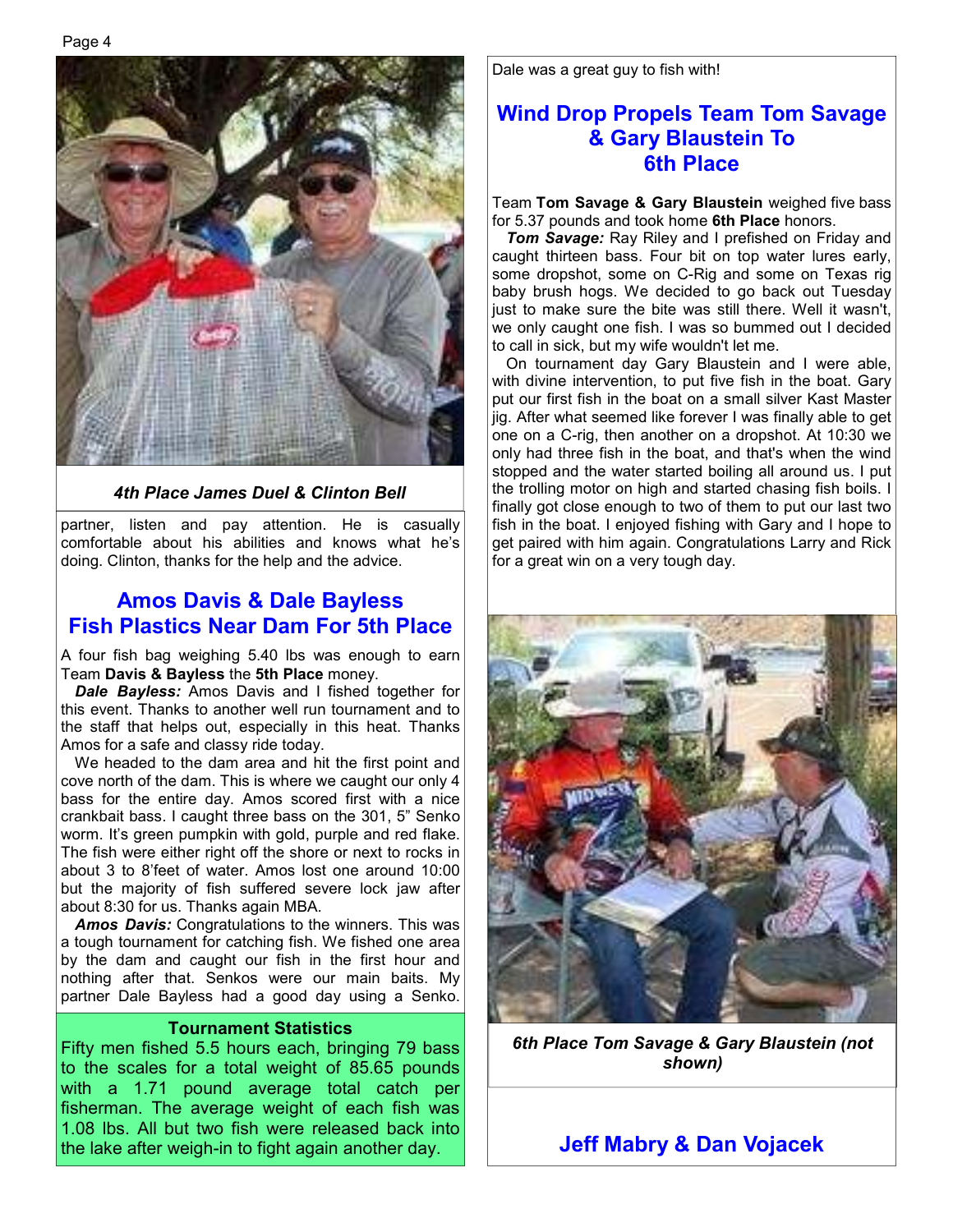### **Work Reaction Baits To 7th Place Overall Finish**

**Team Jeff Mabry & Dan Vojacek** weighed five bass for a total weight of 5.01 lbs.

Jeff Mabry: It is hard to write about catching only 5 pounds of fish. Dan Vojacek and I started throwing reaction lures shallow. I was able to catch our best fish on a buzz bait. I then threw an A-rig for a while and caught two fish rather quickly. We fished the rest of the day for two small fish on drop shot rigs. This was my worst day of summer fishing ever at Bartlett. That lake stinks right now and I am glad we are not going back this year.

The best part of the day was talking to Dan. I met Dan some 35 years ago playing little league with his son Danny. We talked about mutual people we know including Gary Blaustein who finished  $6<sup>th</sup>$ , and talked a lot about hunting at which Dan and his son have been very successful.

Thanks to all for putting the tournament together and I can't wait to hear how Floyd caught that catfish Goon Fish!

### **2.42 Pound Bass Wins 2nd Place Big Bass Prize for Team Sean Ballard & Hal Hensey**

*Hal Hensey:* I have always had trouble fishing Bartlett because of the rocky bottom and too many break-offs. Sean told me some rigging options that helped my situation. Fishing wasn't easy and I started out with a 0.30 lb bass, which I threw back, without thinking. I was sure we would be replacing this bass with a 2 or 3 pounder. The day seemed to be slow on the larger fish. Sean caught our biggest fish early so I assumed my day would



*7th Place Jeff Mabry & Dan Vojacek*

improve as well. Trying other lures didn't help so I stayed with a drop shot. Shortly before 11:00 AM I hooked into a good fish which was in the brush and I didn't feel a hit but just some more weight which caused me to react, but not with a good hook set. I did not see the bass but I can only assume it was a 4 lb plus! Larry and Rick should feel very lucky that I didn't get this one in the boat. Thanks to Sean for his bass that provided us with a check. It was a hot day, but it's always good to be fishing and Sean is always fun to fish with.



*2nd Place Big Fish-Sean Ballard* 

### **A Little Humor**

Game Warden: You're not allowed to fish here! Fisherman: I'm not fishing. I'm just teaching my worm how to swim.

\*A banker went fishing with one of his customers. They were out on a boat in the river when the vessel smashed into a rock and tipped over, spilling the guys into the drink. The customer noticed the banker flailing away and said, "Say, can you float alone?"

"Oh, c'mon!" exclaimed the banker. "I'm drowning and you want to talk business!"

\* At Sunday school, the teacher was leading the class in a discussion of what Noah might have done to pass time on the Ark. "I think he went fishing," said one little girl. The little boy sitting beside her gave her a look and piped up, "What… with only two worms!"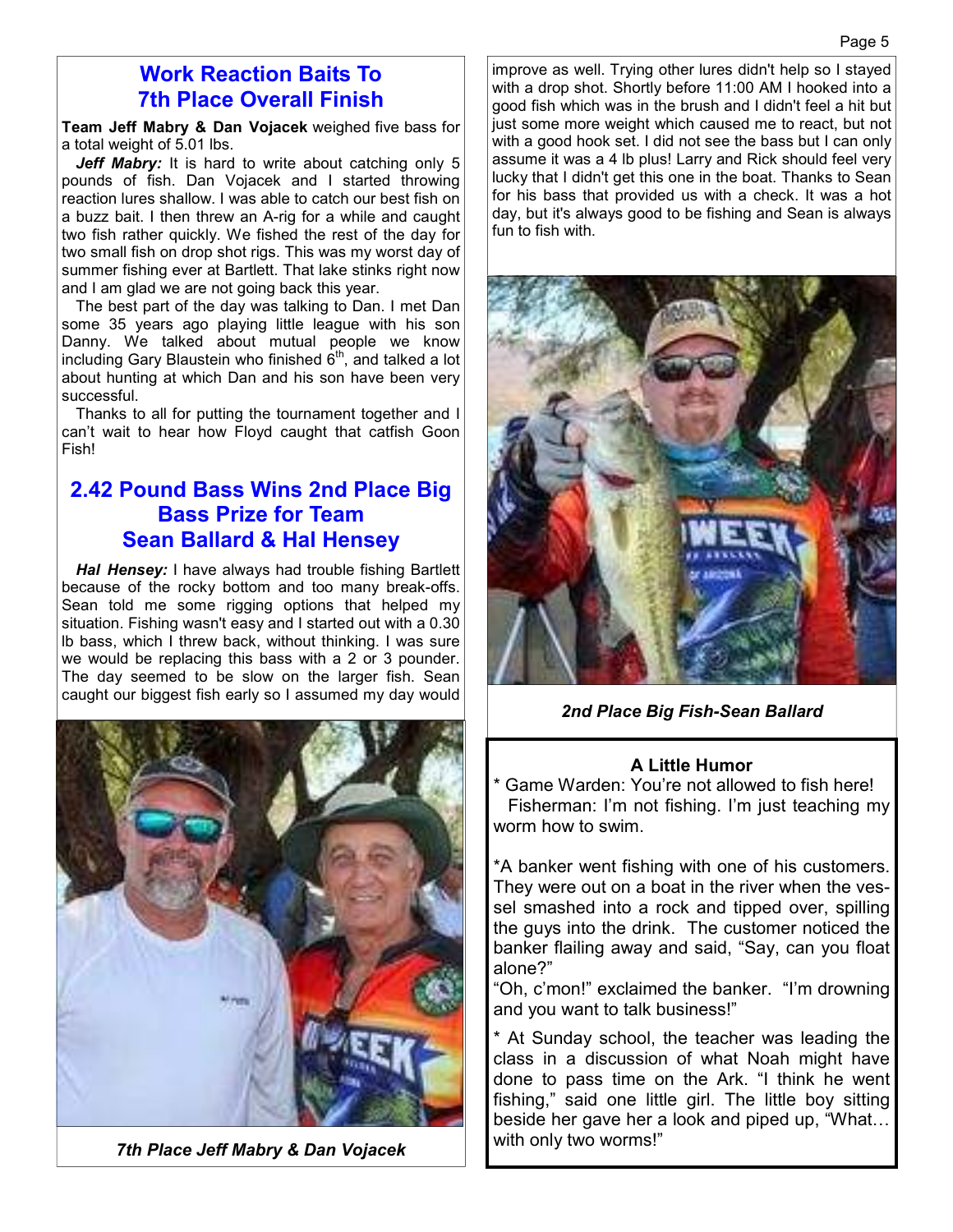

### **Weighing-In**  *By Gary Martlage*  **Tournament Director**

Another one for the record books at Bartlett. Didn't seem too exciting to fish, so I elected to have back surgery instead! Many of you have called me to check up on my surgery, so since I was not at the tournament (good job weigh team!), I thought I would let you know how I am doing. I had a fusion of my (L4/L5/S1) spine on July 30, and after 3 weeks, am doing well. The old body seems to improve daily, pain and mobility wise. I had a post-op on Wednesday, and pretty much got a "go" to continue fishing in the near future. Thanks for all your calls and well wishes, and I hope to be at Roosevelt next month. I might even try to talk Jack Hughes and John Hawkins into showing up, since they both have had similar surgeries the past few months. Maybe we can have a few cocktails and compare battle scars. Hope to see you all at Roosevelt next month.



## **Bassin' Basics**

### **Tips**

 Position yourself only as far away as water clarity dictates; stay close enough for consistent accuracy.

 Try to make the lure land on the water with as little noise as possible. Cast past the target when possible.

 In windy weather, put tension on the line just before the lure touches down. This will straighten out the line and prevent it from blowing across obstructions.

 Learn casting techniques that permit a low trajectory, such as flipping, pitching, sidearm casting and underhand casting.

 Use a quality rod and reel matched to the weight of the lure. Rods with a stiff blank but relatively fast (limber) tip are easier to cast than extremely stiff or uniformly limber rod.

Cast with the wrist, not the arm and shoulder.

**Second Rod -** Keep a second rod rigged with a Gitzit, plastic worm, or Sluggo type lure when fishing a surface plug or buzzbait. If a bass misses the topwater lure, quickly tossing out the fake worm often results in an almost immediate strike.

**Find the Warmest Water -** Bass are extremely sensitive to water temperature. A one or twodegree difference to a bass feels roughly the same as 10 degrees of air temperature difference to a human. Use a surface temperature gauge to detect pockets of warmer water in early spring; then, you're almost certain to locate concentrations of fish that are more aggressive than those in cooler water.

**Fish Between Fronts -** Cold fronts are the curse of spring fishing because the fronts back bass out of the shallows and force them to become dormant. Watch weather forecasts and schedule fishing trips on the back end of a warming trend between fronts. Bass usually bite best just before a norther blows in. Fishing may be excellent as the wind shifts to the north, particularly if the front is accompanied by heavy cloud cover. Fishing is ordinarily worst during the high, blue shies and high barometer after the front.

**Stay in Creeks - If you're at a loss as to where to catch** bass in the spring, hit the creeks. Submerged creekbeds are natural highways for bass, offering deep-water sanctuary into which the fish can retreat. Creeks also are near shallow spawning flats where the fish moveduring warm trends. Put your boat in the creek channel and cast to the submerged banks. Watch your sonar for indications of fish stacked in deep water under the boat. You can often catch such concentrations by jigging a spoon.

**Hot Weather Is Prime Time -** Though many bass fishermen believe spring and fall fishing are tops, it's tough to beat summer fishing for bass. Summer represents the longest stretch of static weather in the entire cycle of seasons. Those seemingly endless days with no reprieve from the heat creates very predictable bass fishing. Water temperatures are high, and the fish are active. Feeding binges may occur at any time during the 24-hour period. Summer is the best time to find concentrations of bass on main lake structure. Use plastic worms or crankbaits for best action. Early and late, topwater fishing in the shallows works. In lakes with good shad populations, watch for bass chaseing shad. Schooling bass become predictable in late summer and early fall

### *FISHERMAN'S HOROSCOPE* **Virgo (Aug 23-Sep 22) - The Lure**  You have mastered the art of thinking like a fish. In fact, you're apt to fall for anything…hook, line and sinker.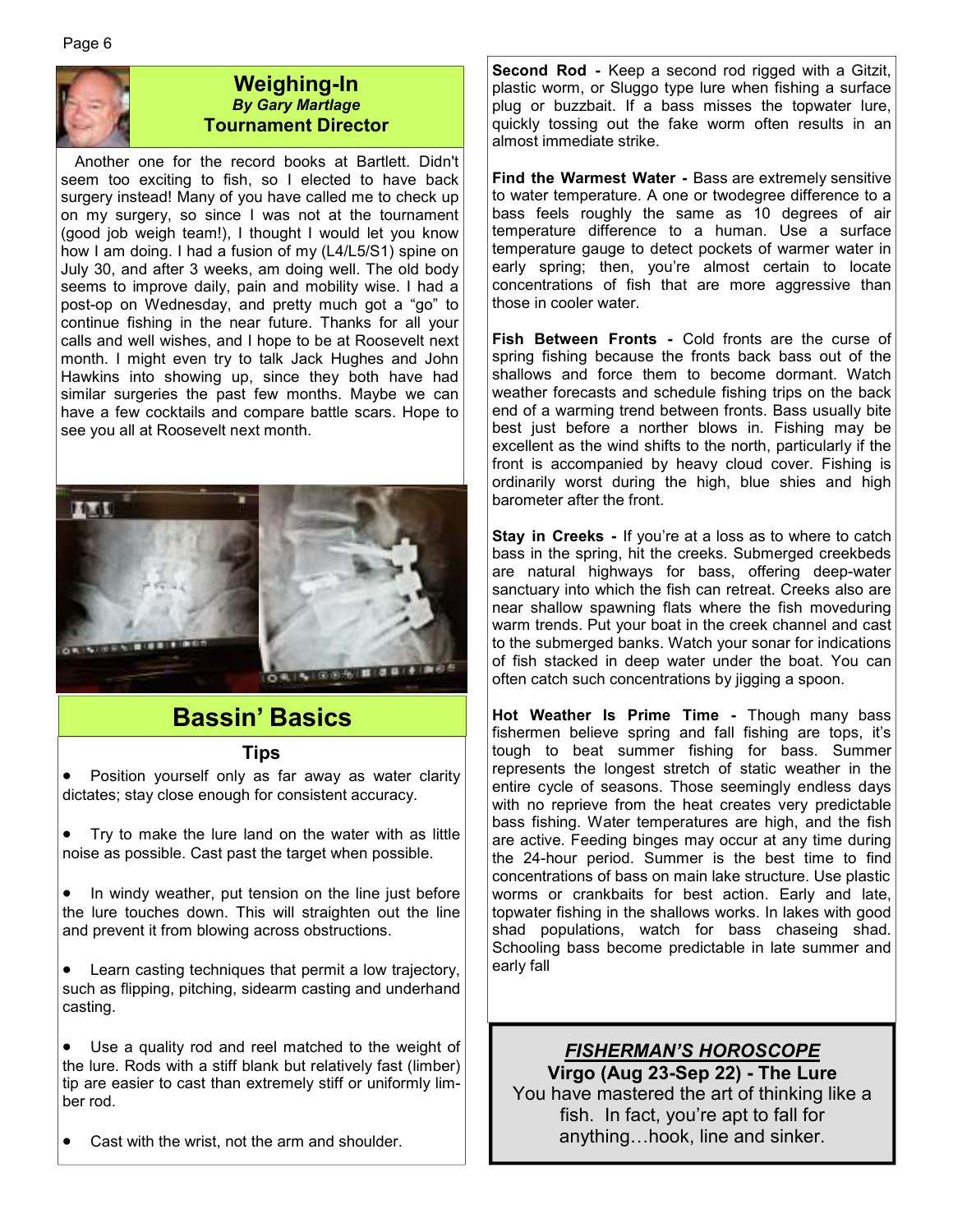# Photo Scrapbook - Lake Bartlett- August 21, 2019